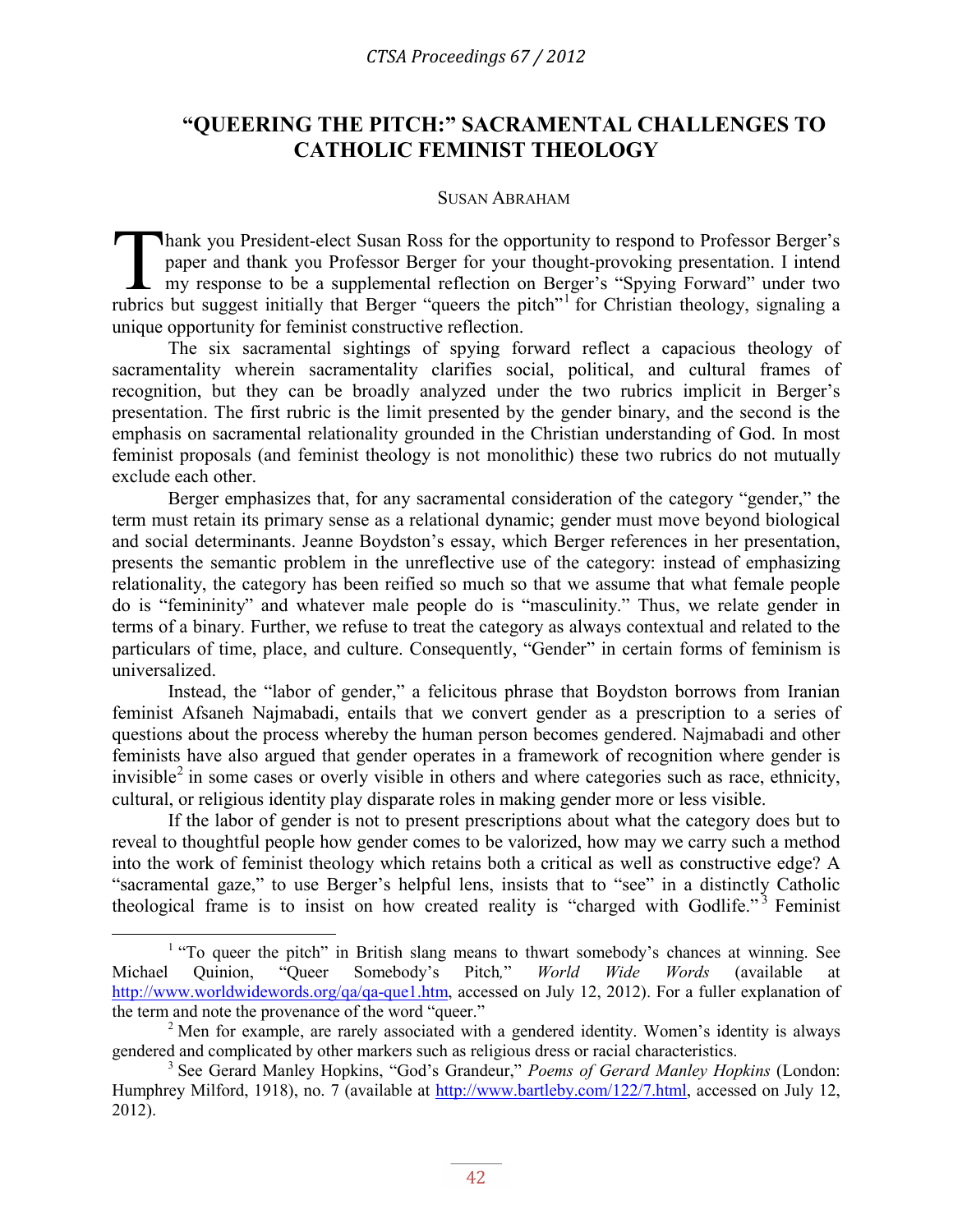theology's critical lens, therefore, is sharpened when its analysis can show how the sacramental nature of gendered personhood is compromised rather than merely pointing out the limits of gender binary, as secular analysis might. As Berger also points out, in Christian theology the use of the gender binary obscures the riches of a complex tradition whose histories, theologies, and practices present resources for a much more fluid and *queer* account of gender. Berger therefore asks us to look at liturgy as the fundamental sacramental site where natal logics confound gender expectations of language about God. Here in the sacramental site of the liturgy, God the Father has both womb and breasts; it is where Jesus' gift of the Eucharist is analogously understood to be the experience of being nursed by one's mother; where the body of Jesus is compared to the maternal body in birthing labor; where male monks are to understand themselves as receptive and submissive brides; where the Spirit is a mother who births new life and where Mary is the *virgo sacerdos* who is the first to offer us the body and blood of Christ. As Berger asserts, these are deeply and wonderfully traditional images for theology and need not be retrieved just for "queer theology."

 The question before us is: can the liturgical sacramental site present an occasion for "queering the queer" such that Christian theology and its practices reflect the complex and queerly gendered relationality at the heart of our notion of God? That is, in the capacious context of enacted sacramentality, can the images of fluid gender turn the tables (or queer the pitch) on the kind of identity politics we have routinely associated with feminist theology? Theology has always been a queer thing—"queer," as in strange and bizarre. It is perverse and contrary to think theology and to use its grammar in secular and in certain academic contexts. As Gerald Loughlin argues in his introduction to *Queer Theology: Rethinking the Western Body*, theology in Western cultural contexts, runs counter to a world given over to material consumption and earthly power, the immanent frame of many secular analyses.<sup>[4](#page--1-1)</sup> The term "queer," then, does not simply signal only erotic interests, but is a name for the central disavowal by heteronormativity. It is such heteronormative normalcy which depends upon gender binaries, or for that matter, race binaries or class binaries. Feminist theology therefore errs in the direction of a critical analysis of heteronormativity and may miss the constructive potential of sacramentality. That is, it emphasizes a critical function that sometimes obscures its constructive goal.

Berger's suggestion to situate the term "queer" in terms of the plenitude of images of the divine in Christian theology also presents the theological enterprise a way to advance beyond secular critiques of sexuality. "Queer," in other words, outwits "identity," and is the site of a sacramental theology. A sacramental view queers identity markers of gender, race, ethnicity, nationality, and class such that the neoliberal demand for clear identity categories shows up as a strategic investment in continuing marginalization. Perhaps many of us, Berger and I included, must be named "queer theologians" since our gendered and geographical markers (European, Indian, American, global) continue to elide unambiguous knowledge. All geography, after all, is history.

The queering of theology requires that an expansive notion of sacramentality take into account the spirituality of the everyday, in which relationality between human persons and between the divine and human is the emphasis of the constructive theological task. Here again, I stand in a different place from Professor Berger. In my view, the queering of theology beyond the gender binary requires that the context of the everyday be the site of sacramental engagement, not simply to devalorize the unique moment of sacramental liturgical enactment,

<sup>4</sup> Gerard Loughlin, ed., *Queer Theology: Rethinking the Western Body* (Malden, MA: Blackwell, 2007), 7.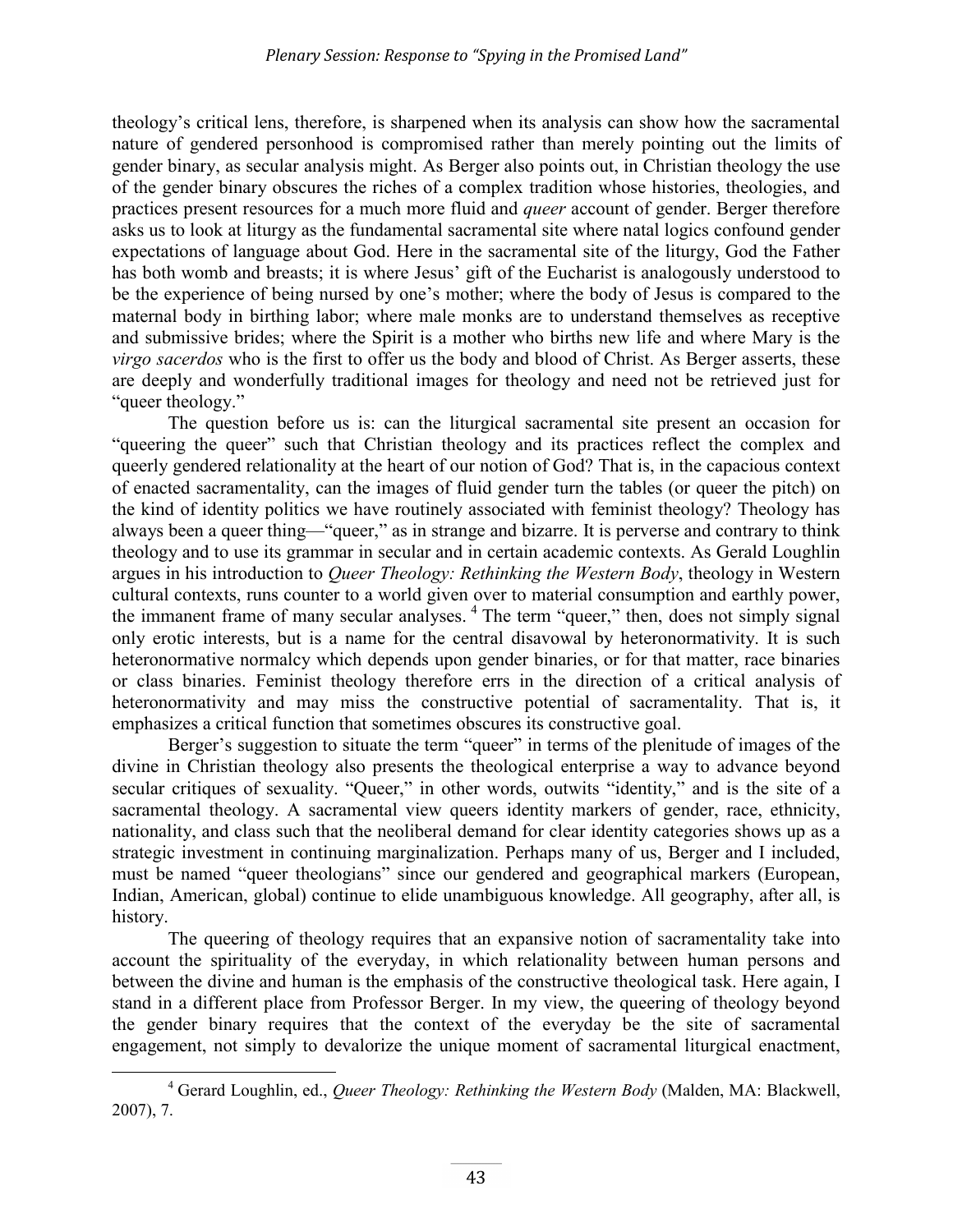but to provide a corrective measure to the *idolization* of the liturgical enactment. My very good friend and wise guide in the world, Franciscan Friar Xavier Seubert, cogently argues that sacramentality opens up the space to preserve the *iconic* nature of everyday relationality. [5](#page--1-2) Sacramentality as icon moves beyond the ritual structures of the sacraments which sometimes run the danger of becoming idols. His argument, however, is developed through a constructive theology of the image of God foundational to a sacramentality of the everyday.

Quotidian sacramentality necessitates an understanding of the nature of God as other than immutable and unchanging, explicit in forms of onto-theology. Drawing on Richard Kearney's *The God Who May Be*, Seubert asserts that God is the most changing of all precisely because God is the one who is always "faithfully here" in all the "unpredictability of true love's utterly selfless response."<sup>[6](#page-2-0)</sup> God changes, therefore, to be with us in the here and the now in responsive love. Further, the nature of God cannot be properly onto-theologically conceived, but only eschatologically. That is, the human response to God's love shapes the present and will shape the future forms of God's being with us in love in the plenitude of God's fulfillment of time.

If the relational process happens in the ordinary and everyday, what we and God will become relationally can only be seen at the terminus of a process only completed in the fullness of God's time. In such a view, we avoid the overemphasis on the everyday, in accord with Berger caution. Eschatological sacramentality then, permits us to move beyond the idolization of the sacraments and the literalization of liturgical language to the iconic space of ongoing revelation in which the everyday must be viewed proleptically. Such a move queers the linearity of time that heteronormativity presumes.

What queer theology of God can we draw upon for such a quotidian sacramentality? Roman Catholic theologian Gavin D'Costa's essay "Queer Trinity," developed in critical conversation with von Balthasar, may provide ways forward. [7](#page-2-1) Queering "queer," D'Costa asserts that secular queer theory need not be determinative of theology. His concern therefore is not simply secular commitments to "equality," but "to make space for God with our (Eucharistic) language, so that we might listen, see, smell, touch, taste and worship."<sup>[8](#page-2-2)</sup> Underlying this assertion is the theological mandate to forge and practice God language adequate to the complex liturgical enactments that we have heard Berger articulate.

Since we only have human language to speak of the divine, we must guard against revelatory positivism. Instead, we must emphasize the analogical. Thus, the language of "Father," "Son," and "Spirit" ought not to reflect gender positivist names, but are instead names for the "endless outpourings and sharings"<sup>[9](#page-2-3)</sup> of divine relationality. These outpourings and sharings are simultaneously active *and* receptive, confounding the binary gender scheme that constricts the image of the trinitarian God in terms of human biology. Analogical language for the Trinity is for gesturing beyond human projections of divine activity and receptivity. Instead, analogical language attempts to understand how the divine persons are present to each other.

Emphasizing the analogical "queers" language about God, since the trinitarian understanding of God sees action and receptivity as a feature of all three persons, but in

<span id="page-2-3"></span><span id="page-2-2"></span><span id="page-2-1"></span><span id="page-2-0"></span><sup>5</sup> Xavier John Seubert, O.F.M., "Sacramentality—Icon or Idol," in *Franciscan Identity and Postmodern Culture*, ed., Kathleen A. Warren, O.S.F., Washington Theological Union Symposium Papers 2002 (St. Bonaventure, NY: Franciscan Institute Publications, 2003, 73–94).

 $<sup>6</sup>$  Ibid., 77.</sup>

<sup>7</sup> Gavin D'Costa, "Queer Trinity," in *Queer Theology: Rethinking the Western Body*, 269–80.

<sup>8</sup> Ibid., 270.

<sup>&</sup>lt;sup>9</sup> Ibid., 273.